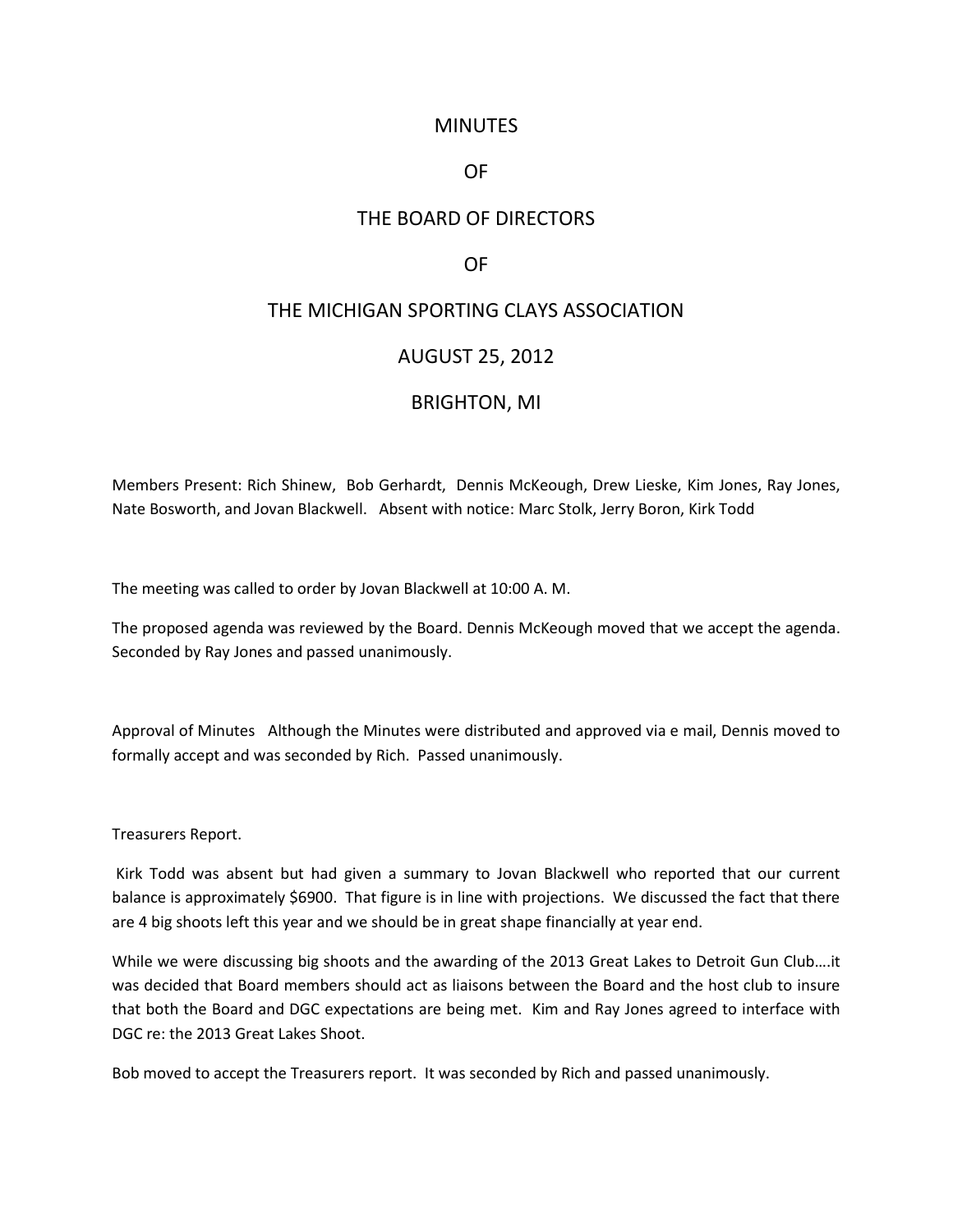#### Old Business

Michigan vs. Ohio Shoot. Jovan has had some preliminary discussions with Ohio leadership and reports that there is interest from them in participating in a MI/OH challenge shoot to be hosted by each state on an alternating basis. The Board approved continued discussions with OH on the matter. Dennis proposed that we make every effort to schedule it for the 2013 shoot year. That was seconded by Kim and passed unanimously. The dates chosen were August 17-18 or another suitable date if that is not available. There has been interest by Michigan Shooting Centers to be the host club for the inaugural event.

#### Web Site

Drew Lieske briefly outlined the changes and updates which have been made to the MSCA web site. The Board was again asked to submit ideas as to who we will recognize each month as the featured shooter.

Oak Hill has informed the MSCA that they will not hold any more registered shoots this year. Drew will put a notice on the web site informing our membership of the cancellation.

Bob Gerhardt will do a write up informing membership of the upcoming Board election. It will explain the manner in which any member in good standing may have their name placed on the ballot. Drew will place that notice on the web site.

#### New Business

Pine Ridge FITASC Proposal. Pine Ridge proposed that they would like to host a 2013 State FITASC Championship. The Board discussed this at length and decided that since the 2013 State shoot included a FITASC event, that is in fact the FITASC state championship. Bob Gerhardt will write a letter to Pine Ridge informing them of the Boards decision. He will let them know that the Board feels, based on shooter input, that there is a need for additional FITASC events in MI and encourage them to plan and host a major event called something other than the State Championship.

State Shoot Criteria. There was discussion that we should amend the Bylaws to mandate that any club wishing to host the State Shoot must include sub gauge, 5 stand, FITASC, and sporting clays in its bid proposal. Bob Gerhardt was to do a proposed re-write of that section of the Bylaws and distribute that to the Board members for their review and discussion at the Sept 29 Board meeting.

Shoot Selection Meeting. Discussion was held regarding the shoot selection meeting. It was decided that it will be held at Bald Mountain at 1:00 on the  $29<sup>th</sup>$ . Drew has generously offered the use of their computer and big screens to generate the 2013 shoot calendar on a real time basis. For the first time, clubs will be allowed to participate electronically via a conference call connection which Jovan will